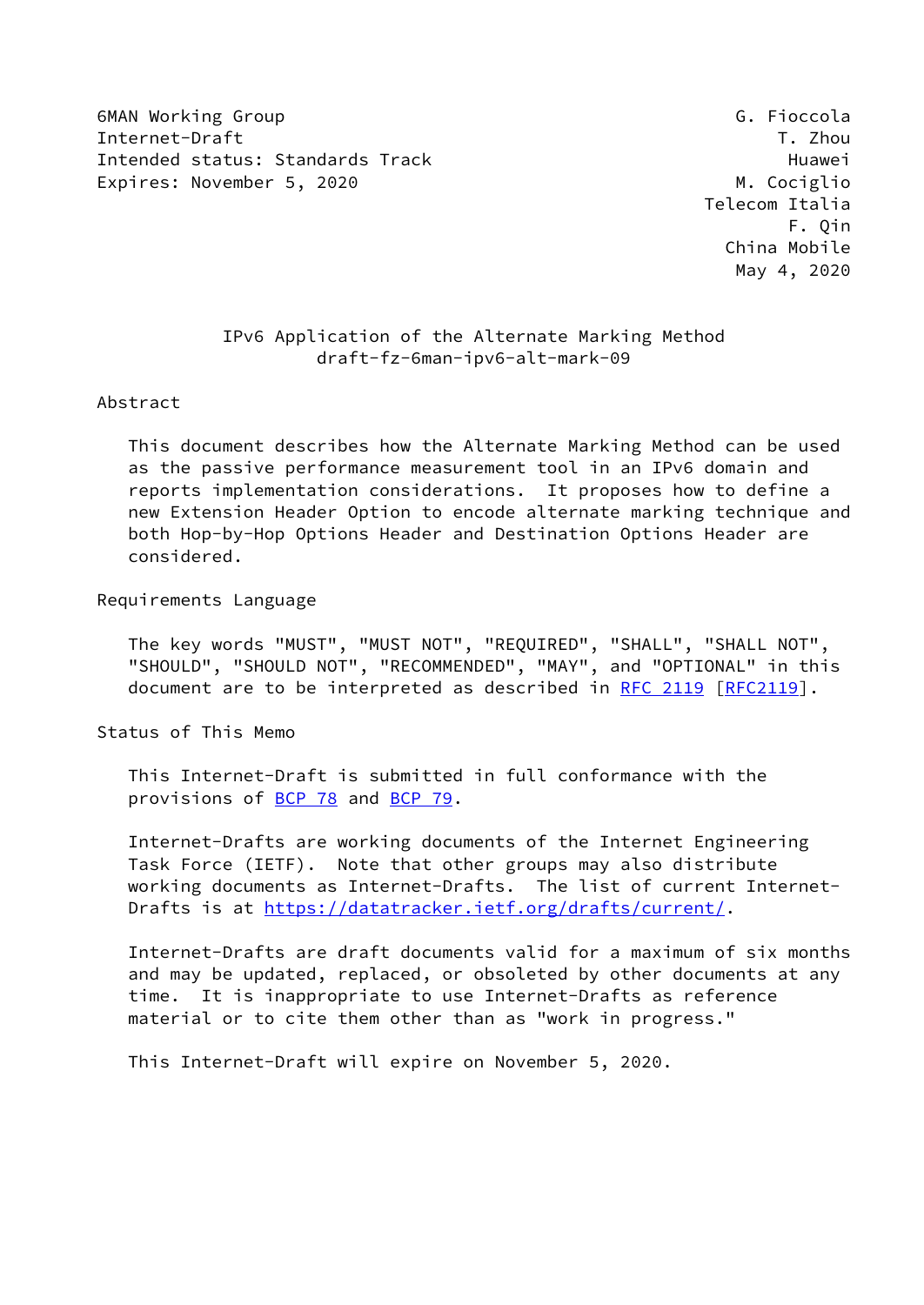<span id="page-1-1"></span>Internet-Draft TPv6 AMM IPv6 AMM May 2020

Copyright Notice

 Copyright (c) 2020 IETF Trust and the persons identified as the document authors. All rights reserved.

This document is subject to **[BCP 78](https://datatracker.ietf.org/doc/pdf/bcp78)** and the IETF Trust's Legal Provisions Relating to IETF Documents [\(https://trustee.ietf.org/license-info](https://trustee.ietf.org/license-info)) in effect on the date of publication of this document. Please review these documents carefully, as they describe your rights and restrictions with respect to this document. Code Components extracted from this document must include Simplified BSD License text as described in Section 4.e of the Trust Legal Provisions and are provided without warranty as described in the Simplified BSD License.

## Table of Contents

| Introduction $\cdots$ , $\cdots$ , $\cdots$ , $\cdots$ , $\cdots$ , $\cdots$ , $\cdots$ , $\cdots$ , $\cdots$ , $\cdots$ , $\cdots$ , $\cdots$ , $\cdots$ , $\cdots$ , $\cdots$ , $\cdots$ , $\cdots$ , $\cdots$ , $\cdots$ , $\cdots$ , $\cdots$ , $\cdots$ , $\cdots$ , $\cdots$ , $\cdots$ , $\cdots$ , $\cdots$ , $\cdots$ , $\cdots$ , $\cdots$ | $\overline{2}$            |
|------------------------------------------------------------------------------------------------------------------------------------------------------------------------------------------------------------------------------------------------------------------------------------------------------------------------------------------------------|---------------------------|
| Alternate Marking application to IPv6<br>2.                                                                                                                                                                                                                                                                                                          | $\overline{3}$            |
| Definition of the AltMark Option<br>3.                                                                                                                                                                                                                                                                                                               | $\overline{4}$            |
| 3.1.                                                                                                                                                                                                                                                                                                                                                 | $\overline{4}$            |
| Use of the AltMark Option<br>4.                                                                                                                                                                                                                                                                                                                      | $\overline{5}$            |
| $5.$ Alternate Marking Method Operation                                                                                                                                                                                                                                                                                                              | $\overline{1}$            |
| Packet Loss Measurement<br>5.1.                                                                                                                                                                                                                                                                                                                      | $\overline{1}$            |
| 5.2. Packet Delay Measurement                                                                                                                                                                                                                                                                                                                        | 8                         |
| $5.3.$ Flow Monitoring Identification                                                                                                                                                                                                                                                                                                                |                           |
| Multipoint and Clustered Alternate Marking<br>5.4.                                                                                                                                                                                                                                                                                                   | 10                        |
| Data Collection and Calculation<br>5.5.                                                                                                                                                                                                                                                                                                              | 10                        |
| 6.                                                                                                                                                                                                                                                                                                                                                   | 10                        |
| 7.                                                                                                                                                                                                                                                                                                                                                   | 11                        |
| 8.                                                                                                                                                                                                                                                                                                                                                   | 11                        |
| 9.                                                                                                                                                                                                                                                                                                                                                   | 11                        |
| Normative References<br>9.1.                                                                                                                                                                                                                                                                                                                         | $\mathbf{\underline{11}}$ |
| 9.2. Informative References                                                                                                                                                                                                                                                                                                                          | 11                        |
| Authors' Addresses                                                                                                                                                                                                                                                                                                                                   | 12                        |
|                                                                                                                                                                                                                                                                                                                                                      |                           |

## <span id="page-1-0"></span>[1](#page-1-0). Introduction

[RFC8321] and [[I-D.ietf-ippm-multipoint-alt-mark\]](#page-12-2) describe a passive performance measurement method, which can be used to measure packet loss, latency and jitter on live traffic. Since this method is based on marking consecutive batches of packets, the method is often referred as Alternate Marking Method.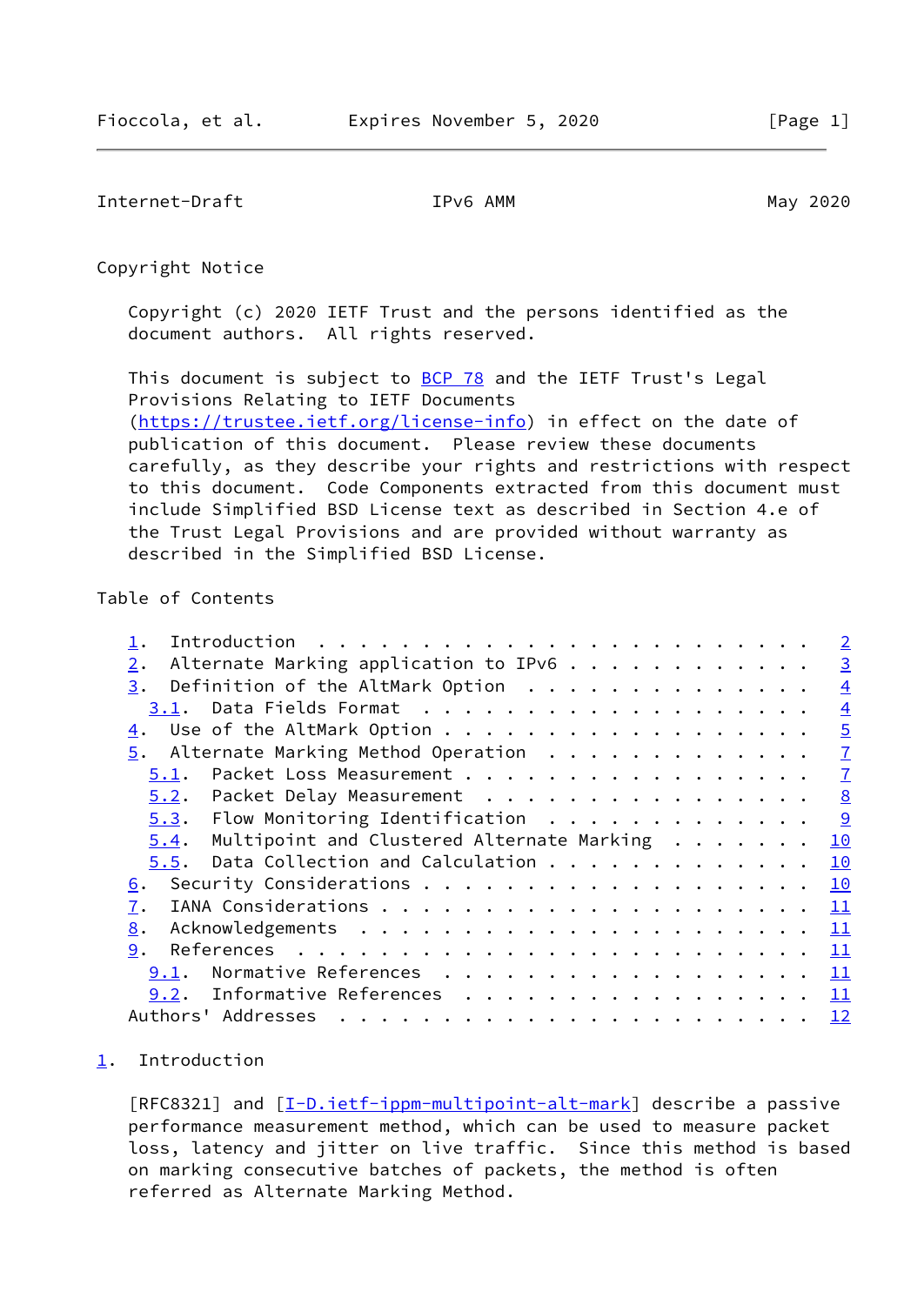The Alternate Marking Method has become mature to be implemented and encoded in the IPv6 protocol and this document defines how it can be used to measure packet loss and delay metrics in IPv6.

| Fioccola, et al. | Expires November 5, 2020 |  | [Page 2] |
|------------------|--------------------------|--|----------|
|                  |                          |  |          |

<span id="page-2-1"></span>Internet-Draft IPv6 AMM May 2020

 The format of the IPv6 addresses is defined in [\[RFC4291](https://datatracker.ietf.org/doc/pdf/rfc4291)] while [\[RFC8200](https://datatracker.ietf.org/doc/pdf/rfc8200)] defines the IPv6 Header, including a 20-bit Flow Label and the IPv6 Extension Headers. The Segment Routing Header (SRH) is defined in [[RFC8754\]](https://datatracker.ietf.org/doc/pdf/rfc8754).

<span id="page-2-2"></span> [I-D.fioccola-v6ops-ipv6-alt-mark] reported a summary on the possible implementation options for the application of the Alternate Marking Method in an IPv6 domain. This document, starting from the outcome of  $[I-D.fioccola-v6ops-ipv6-alt-mark]$  $[I-D.fioccola-v6ops-ipv6-alt-mark]$ , introduces a new TLV that can be encoded in the Options Headers (both Hop-by-Hop or Destination) for the purpose of the Alternate Marking Method application in an IPv6 domain. The case of SRH ([\[RFC8754](https://datatracker.ietf.org/doc/pdf/rfc8754)]) is also discussed.

<span id="page-2-0"></span>[2](#page-2-0). Alternate Marking application to IPv6

 The Alternate Marking Method requires a marking field. As mentioned, several alternatives have been analysed in [\[I-D.fioccola-v6ops-ipv6-alt-mark](#page-2-2)] such as IPv6 Extension Headers, IPv6 Address and Flow Label.

 The only correct and robust choice that can actually be standardized would be the use of a new TLV to be encoded in the Options Header (Hop-by-Hop or Destination Option).

This approach is compliant with [\[RFC8200](https://datatracker.ietf.org/doc/pdf/rfc8200)] indeed the Alternate Marking application to IPv6 involves the following operations:

- o The source node is the only one that writes the Option Header to mark alternately the flow (for both Hop-by-Hop and Destination Option).
- o In case of Hop-by-Hop Option Header carrying Alternate Marking bits, it is not inserted or deleted, but can be read by any node along the path. The intermediate nodes may be configured to support this Option or not. Anyway this does not impact the traffic since the measurement can be done only for the nodes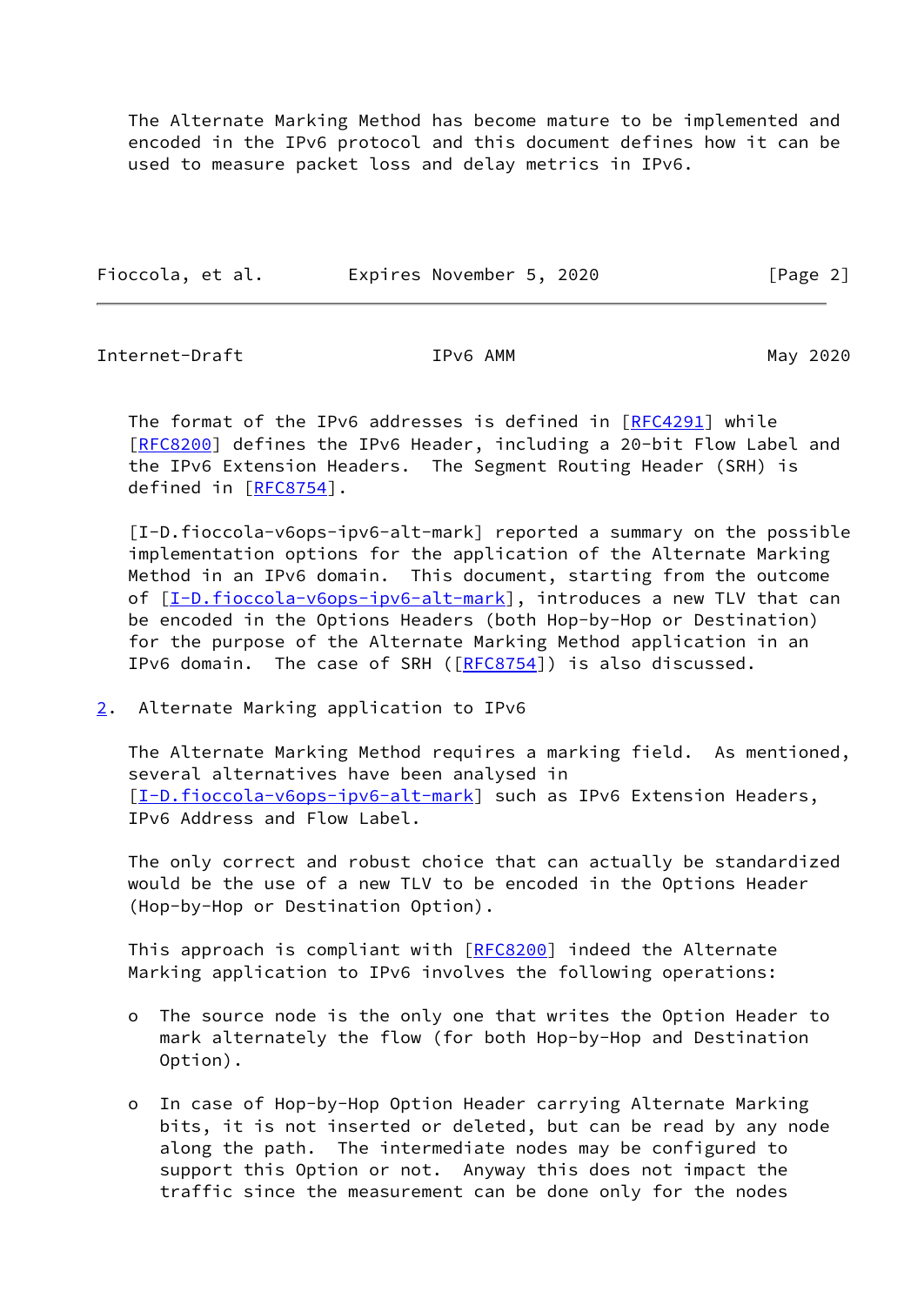configured to read the Option.

 o In case of Destination Option Header carrying Alternate Marking bits, it is not processed, inserted, or deleted by any node along the path until the packet reaches the destination node.

 Hop-by-Hop Option Header is also useful to signal to routers on the path to process the Alternate Marking, anyway it is to be expected that some routers cannot process it unless explicitly configured.

 The optimization of both implementation and scaling of the Alternate Marking Method is also considered and a way to identify flows is

| Fioccola, et al. | Expires November 5, 2020 |  | [Page 3] |
|------------------|--------------------------|--|----------|
|------------------|--------------------------|--|----------|

<span id="page-3-1"></span>Internet-Draft **IPv6 AMM** IPv6 AMM

 required. The Flow Monitoring Identification field (FlowMonID), as introduced in the next sections, goes in this direction and it is used to identify a monitored flow.

 Note that the FlowMonID is different from the Flow Label field of the IPv6 Header ([\[RFC8200](https://datatracker.ietf.org/doc/pdf/rfc8200)]). Flow Label is used for application service, like load-balancing/equal cost multi-path (LB/ECMP) and QoS. Instead, FlowMonID is only used to identify the monitored flow. The reuse of flow label field for identifying monitored flows is not considered since it may change the application intent and forwarding behaviour. Furthermore the flow label may be changed en route and this may also violate the measurement task. Those reasons make the definition of the FlowMonID necessary for IPv6. Flow Label and FlowMonID within the same packet have different scope, identify different flows, and associate different uses.

<span id="page-3-0"></span>[3](#page-3-0). Definition of the AltMark Option

 The desired choice is to define a new TLV for the Options Extension Headers, carrying the data fields dedicated to the alternate marking method.

<span id="page-3-2"></span>[3.1](#page-3-2). Data Fields Format

 The following figure shows the data fields format for enhanced alternate marking TLV. This AltMark data is expected to be encapsulated in the IPv6 Options Headers (Hop-by-Hop or Destination Option).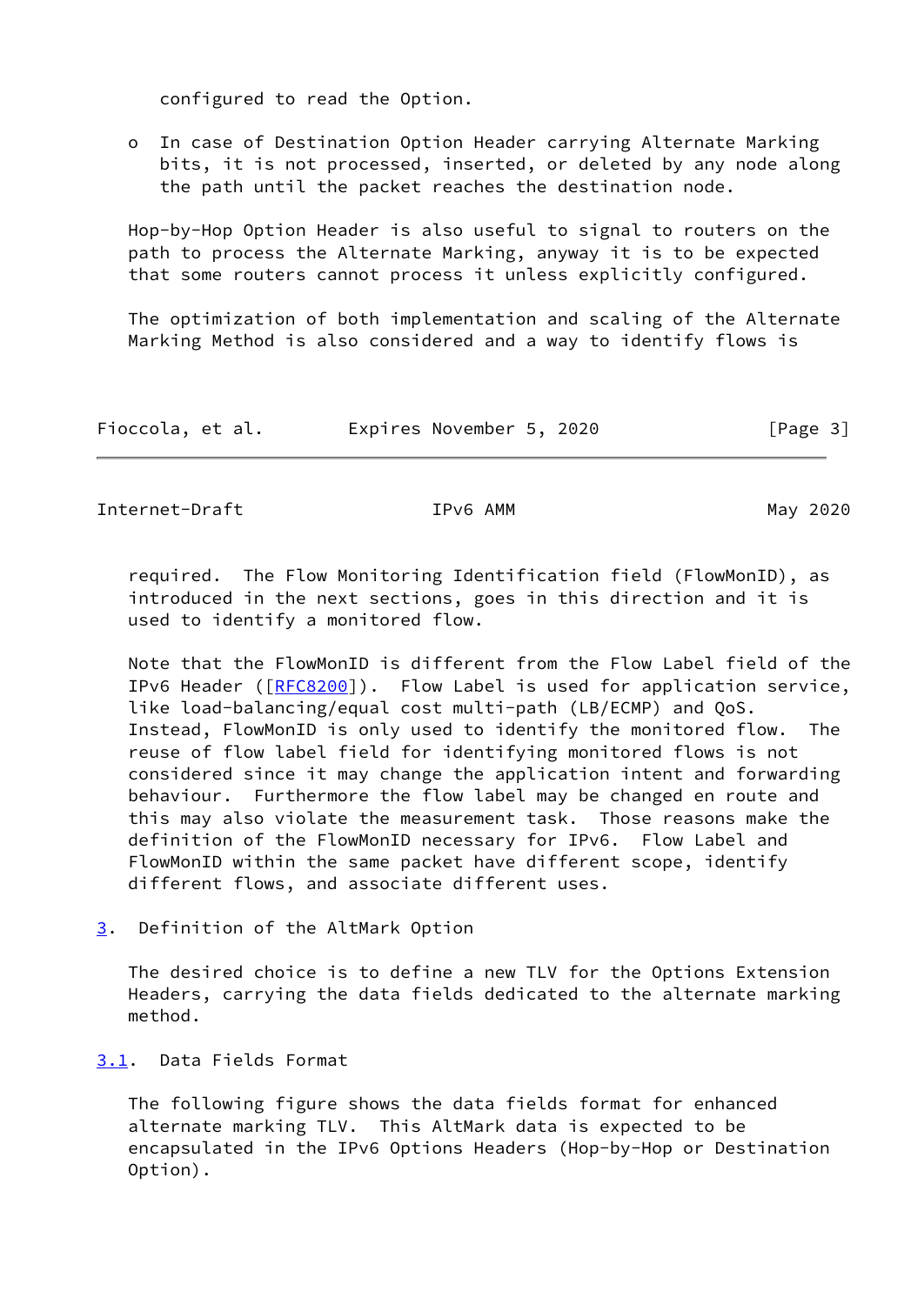| $\left(\cdot\right)$ |  |  |  |  |           |  |  |  |  |  |     |  |  |  |                                                                 |  |                                     |
|----------------------|--|--|--|--|-----------|--|--|--|--|--|-----|--|--|--|-----------------------------------------------------------------|--|-------------------------------------|
|                      |  |  |  |  |           |  |  |  |  |  |     |  |  |  | 0 1 2 3 4 5 6 7 8 9 0 1 2 3 4 5 6 7 8 9 0 1 2 3 4 5 6 7 8 9 0 1 |  |                                     |
|                      |  |  |  |  |           |  |  |  |  |  |     |  |  |  |                                                                 |  | +-+-+-+-+-+-+-+-+-+-+-+-+-+-+-+-+-+ |
|                      |  |  |  |  |           |  |  |  |  |  |     |  |  |  |                                                                 |  | Option Type   Opt Data Len          |
|                      |  |  |  |  |           |  |  |  |  |  |     |  |  |  |                                                                 |  |                                     |
|                      |  |  |  |  | FlowMonID |  |  |  |  |  | L D |  |  |  | Reserved                                                        |  |                                     |
|                      |  |  |  |  |           |  |  |  |  |  |     |  |  |  | --+-+-+-+-+-+-+-+-+-+-+-+-+-+-+-+-+-+-+                         |  |                                     |

where:

 o Option Type: 8 bit identifier of the type of Option that needs to be allocated. Unrecognised Types MUST be ignored on receipt. For Hop-by-Hop Options Header or Destination Options Header, [\[RFC8200](https://datatracker.ietf.org/doc/pdf/rfc8200)] defines how to encode the three high-order bits of the Option Type field. The two high-order bits specify the action that must be taken if the processing IPv6 node does not recognize the Option Type; for AltMark these two bits MUST be set to 00 (skip over this Option and continue processing the header). The third-highest order bit specifies whether or not the Option Data can change en

| Fioccola, et al. | Expires November 5, 2020 | [Page 4] |
|------------------|--------------------------|----------|
|                  |                          |          |

<span id="page-4-1"></span>Internet-Draft TPv6 AMM IPv6 AMM May 2020

 route to the packet's final destination; for AltMark the value of this bit MUST be set to 0 (Option Data does not change en route).

- o Opt Data Len: The length of the Option Data Fields of this Option in bytes.
- o FlowMonID: 20 bits unsigned integer. The FlowMon identifier is described hereinafter.
- o L: Loss flag for Packet Loss Measurement as described hereinafter;
- o D: Delay flag for Single Packet Delay Measurement as described hereinafter;
- o Reserved: is reserved for future use. These bits MUST be set to zero on transmission and ignored on receipt.

<span id="page-4-0"></span>[4](#page-4-0). Use of the AltMark Option

 The AltMark Option is the best way to implement the Alternate Marking method and can be carried by the Hop-by-Hop Options header and the Destination Options header. In case of Destination Option, it is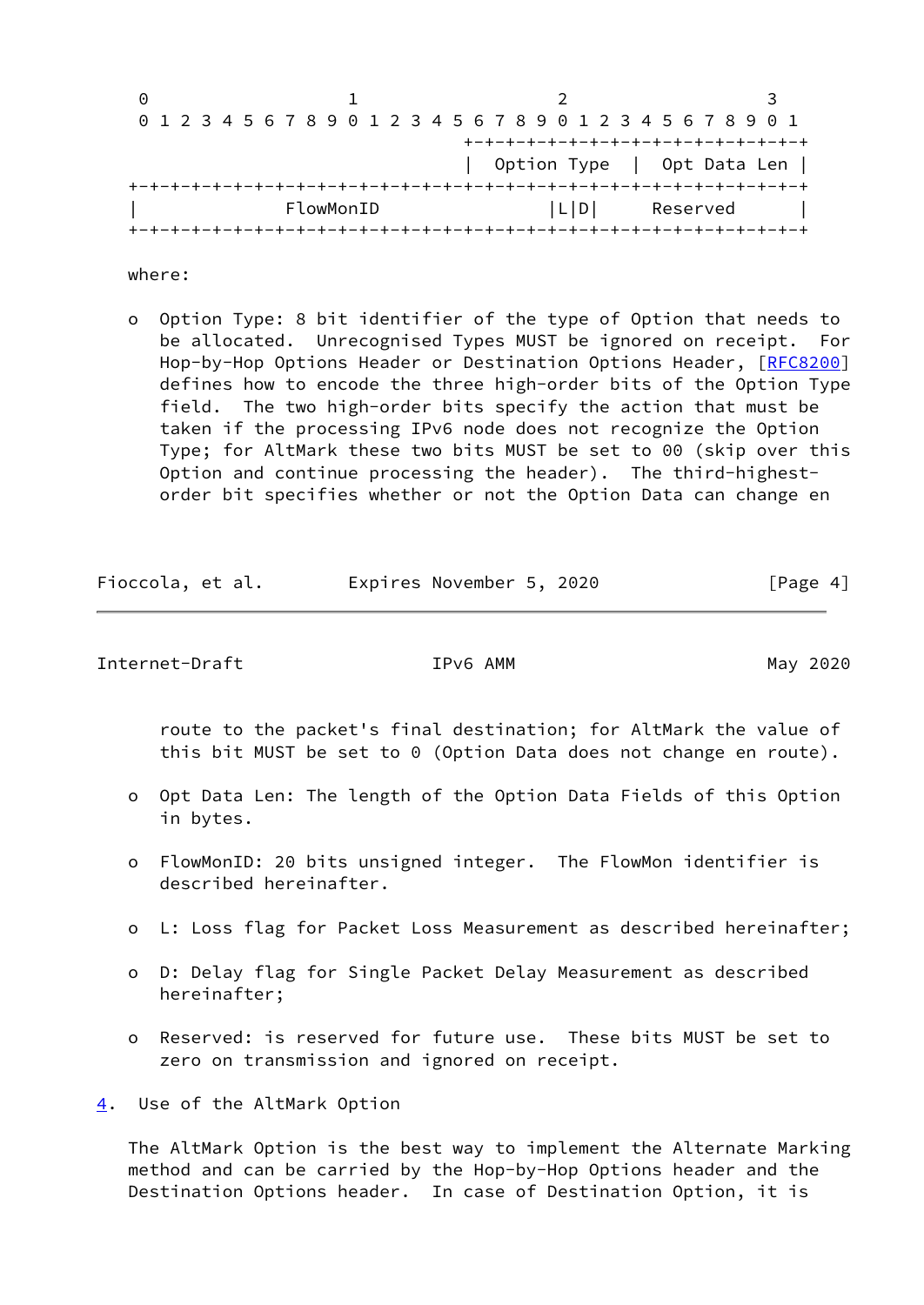processed only by the source and destination nodes: the source node inserts and the destination node removes it. While, in case of Hop by-Hop Option, it may be examined by any node along the path, if explicitly configured to do so. In this way an unrecognized Hop-by- Hop Option may be just ignored without impacting the traffic.

 So it is important to highlight that the Option Layout can be used both as Destination Option and as Hop-by-Hop Option depending on the Use Cases and it is based on the chosen type of performance measurement. In general, it is needed to perform both end to end and hop by hop measurements, and the alternate marking methodology allows, by definition, both performance measurements. Anyway, in many cases the end-to-end measurement is not enough and it is required also the hop-by-hop measurement, so the most complete choice is the Hop-by-Hop Options Header.

 IPv6, as specified in [[RFC8200](https://datatracker.ietf.org/doc/pdf/rfc8200)], allows nodes to optionally process Hop-by-Hop headers. Specifically the Hop-by-Hop Options header is not inserted or deleted, but may be examined or processed by any node along a packet's delivery path, until the packet reaches the node (or each of the set of nodes, in the case of multicast) identified in the Destination Address field of the IPv6 header. Also, it is expected that nodes along a packet's delivery path only examine and process the Hop-by-Hop Options header if explicitly configured to do so.

| Fioccola, et al. | Expires November 5, 2020 | [Page 5] |
|------------------|--------------------------|----------|

Internet-Draft **IPv6 AMM** IPv6 AMM

 The Hop-by-Hop Option defined in this document is designed to take advantage of the property of how Hop-by-Hop options are processed. Nodes that do not support this Option SHOULD ignore them. This can mean that, in this case, the performance measurement does not account for all links and nodes along a path.

 Another application that can be mentioned is SRv6. SRv6 leverages the Segment Routing header which consists of a new type of routing header. Like any other use case of IPv6, Hop-by-Hop and Destination Options are useable when SRv6 header is present. Because SRv6 is a routing header, Destination Options before the routing header are processed by each destination in the route list.

In summary, it is possible to list the alternative possibilities: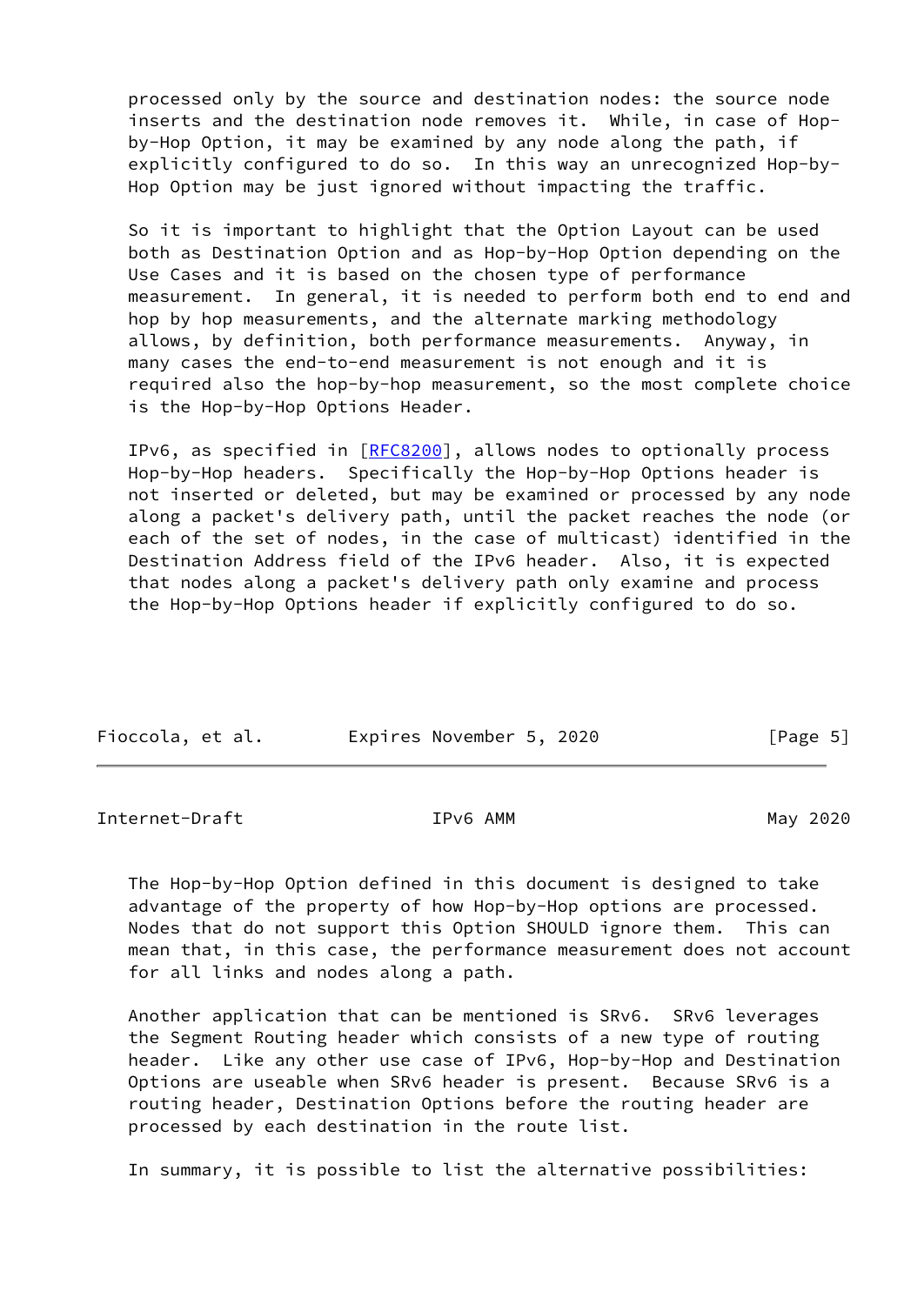- o Destination Option => measurement only by node in Destination Address.
- o Hop-by-Hop Option => every router on the path with feature enabled.
- o Destination Option + SRH => every node that is an identity in the SR path.

 In general, Hop-by-Hop and Destination Options are the most suitable ways to implement Alternate Marking.

 It is worth mentioning that new Hop-by-Hop Options are not strongly recommended in [\[RFC7045](https://datatracker.ietf.org/doc/pdf/rfc7045)] and [\[RFC8200](https://datatracker.ietf.org/doc/pdf/rfc8200)], unless there is a clear justification to standardize it, because nodes may be configured to ignore the Options Header, drop or assign packets containing an Options Header to a slow processing path. In case of the AltMark data fields described in this document, the motivation to standardize a new Hop-by-Hop Option is that it is needed for OAM. An intermediate node can read it or not but this does not affect the packet behavior. The source node is the only one that writes the Hop-by-Hop Option to mark alternately the flow, so, the performance measurement can be done for those nodes configured to read this Option, while the others are simply not considered for the metrics.

 In addition to the previous alternatives, for legacy network it is possible to mention a non-conventional application of the Destination Option for the hop by hop usage.  $[REC8200]$  defines that the nodes along a path examine and process the Hop-by-Hop Options header only if Hop-by-Hop processing is explicitly configured. On the other hand, using the Destination Option for hop by hop action would cause worse performance than Hop-by-Hop. The only motivation for the hop

| Fioccola, et al. |  |  | Expires November 5, 2020 |  |  | [Page 6] |  |
|------------------|--|--|--------------------------|--|--|----------|--|
|------------------|--|--|--------------------------|--|--|----------|--|

<span id="page-6-1"></span>Internet-Draft TPv6 AMM IPv6 AMM May 2020

 by hop usage of Destination Options can be for compatibility reasons but in general it is not recommended.

## <span id="page-6-0"></span>[5](#page-6-0). Alternate Marking Method Operation

 This section describes how the method operates. [\[RFC8321](https://datatracker.ietf.org/doc/pdf/rfc8321)] introduces several alternatives but in this section the most applicable methods are reported and a new fied is introduced to facilitate the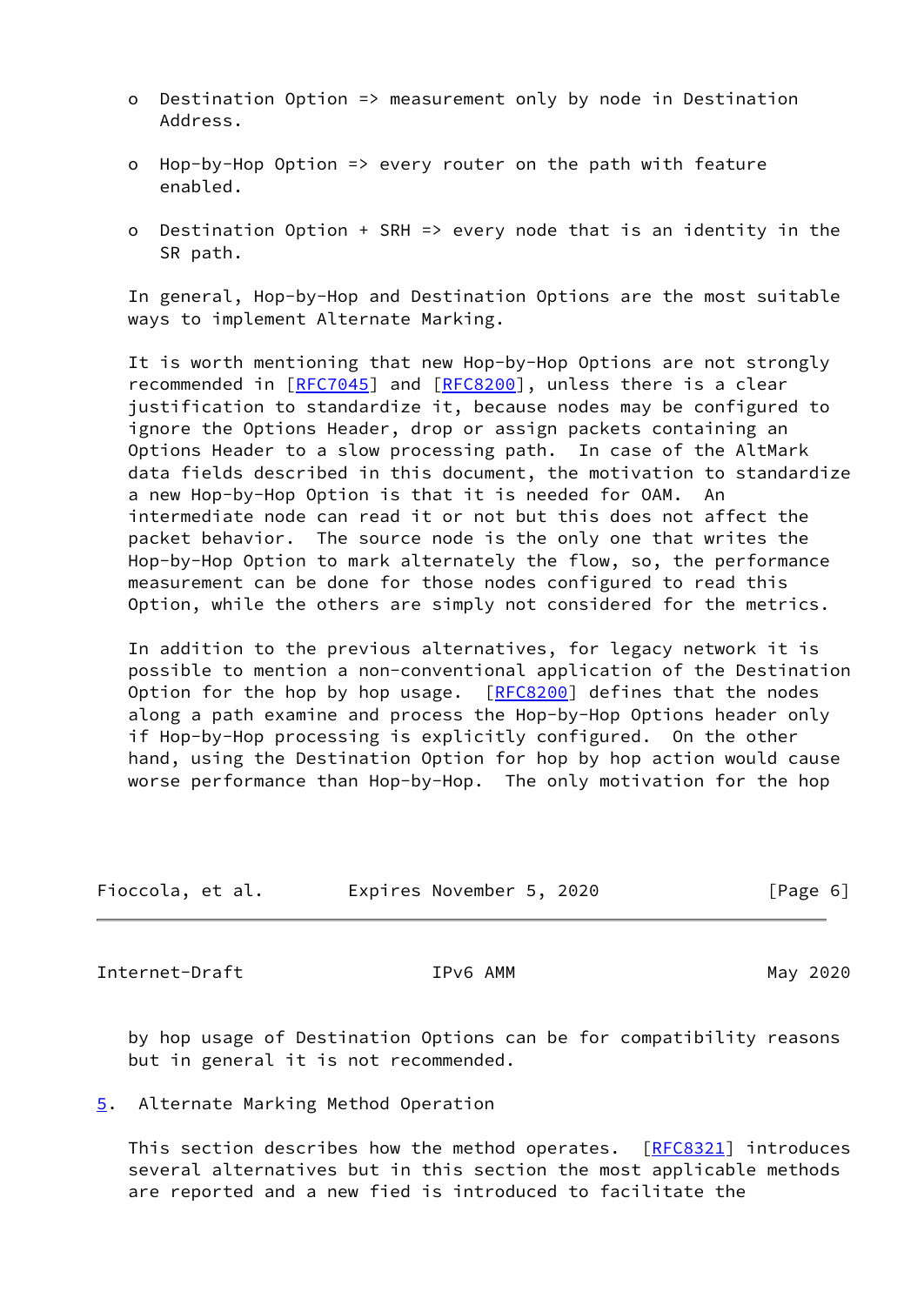deployment and improve the scalability.

## <span id="page-7-0"></span>[5.1](#page-7-0). Packet Loss Measurement

 The measurement of the packet loss is really straightforward. The packets of the flow are grouped into batches, and all the packets within a batch are marked by setting the L bit (Loss flag) to a same value. The source node can switch the value of the L bit between 0 and 1 after a fixed number of packets or according to a fixed timer, and this depends on the implementation. By counting the number of packets in each batch and comparing the values measured by different network nodes along the path, it is possible to measure the packet loss occurred in any single batch between any two nodes. Each batch represents a measurable entity unambiguously recognizable by all network nodes along the path.

 It is important to mention that for the application of this method there are two elements to consider: the clock error between network nodes and the network delay. These can create offsets between the batches and out-of-order of the packets. The consequence is that it is necessary to define a waiting interval where to get stable counters and to avoid these issues. In addition this implies that the length of the batches MUST be chosen large enough so that it is not affected by those factors.



# Figure 1: Packet Loss Measurement and Single-Marking Methodology using L bit

| Fioccola, et al. | Expires November 5, 2020 | [Page 7] |
|------------------|--------------------------|----------|
|                  |                          |          |

<span id="page-7-2"></span><span id="page-7-1"></span>Internet-Draft IPv6 AMM May 2020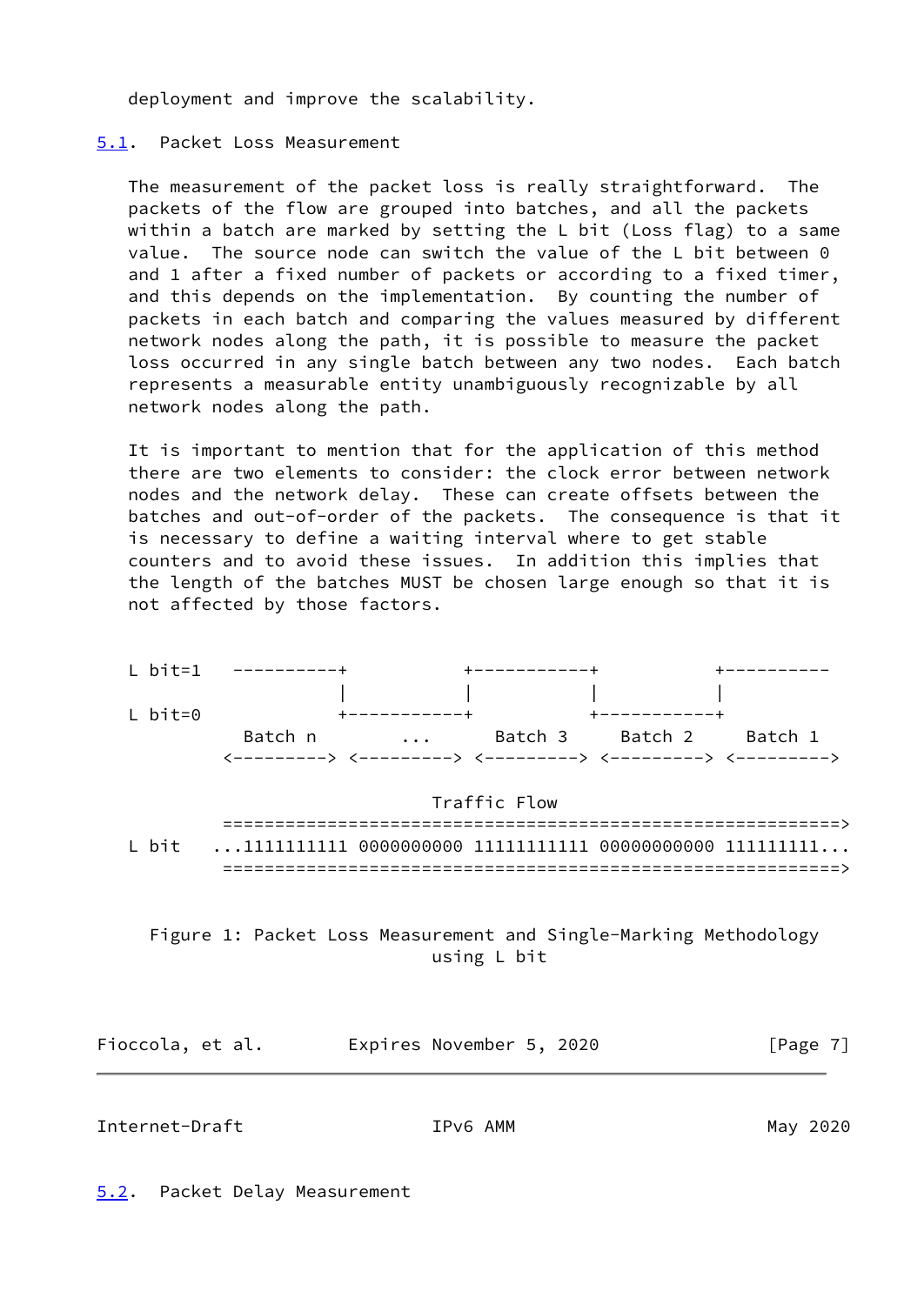The same principle used to measure packet loss can be applied also to one-way delay measurement. Delay metrics MAY be calculated using the two possibilities:

- 1. Single-Marking Methodology: This approach uses only the L bit to calculate both packet loss and delay. In this case, the D flag MUST be set to zero on transmit and ignored by the monitoring points. The alternation of the values of the L bit can be used as a time reference to calculate the delay. Whenever the L bit changes and a new batch starts, a network node can store the timestamp of the first packet of the new batch, that timestamp can be compared with the timestamp of the first packet of the same batch on a second node to compute packet delay. Anyway this measurement is accurate only if no packet loss occurs and if there is no packet reordering at the edges of the batches. A different approach can also be considered and it is based on the concept of the mean delay. The mean delay for each batch is calculated by considering the average arrival time of the packets for the relative batch. There are limitations also in this case indeed, each node needs to collect all the timestamps and calculate the average timestamp for each batch. In addition the information is limited to a mean value.
- 2. Double-Marking Methodology: This approach is more complete and uses the L bit only to calculate packet loss and the D bit (Delay flag) is fully dedicated to delay measurements. The idea is to use the first marking with the L bit to create the alternate flow and, within the batches identified by the L bit, a second marking is used to select the packets for measuring delay. The D bit creates a new set of marked packets that are fully identified over the network, so that a network node can store the timestamps of these packets; these timestamps can be compared with the timestamps of the same packets on a second node to compute packet delay values for each packet. The most efficient and robust mode is to select a single double-marked packet for each batch, in this way there is no time gap to consider between the double marked packets to avoid their reorder. If a double-marked packet is lost, the delay measurement for the considered batch is simply discarded, but this is not a big problem because it is easy to recognize the problematic batch and skip the measurement just for that one. So in order to have more information about the delay and to overcome out-of-order issues this method is preferred.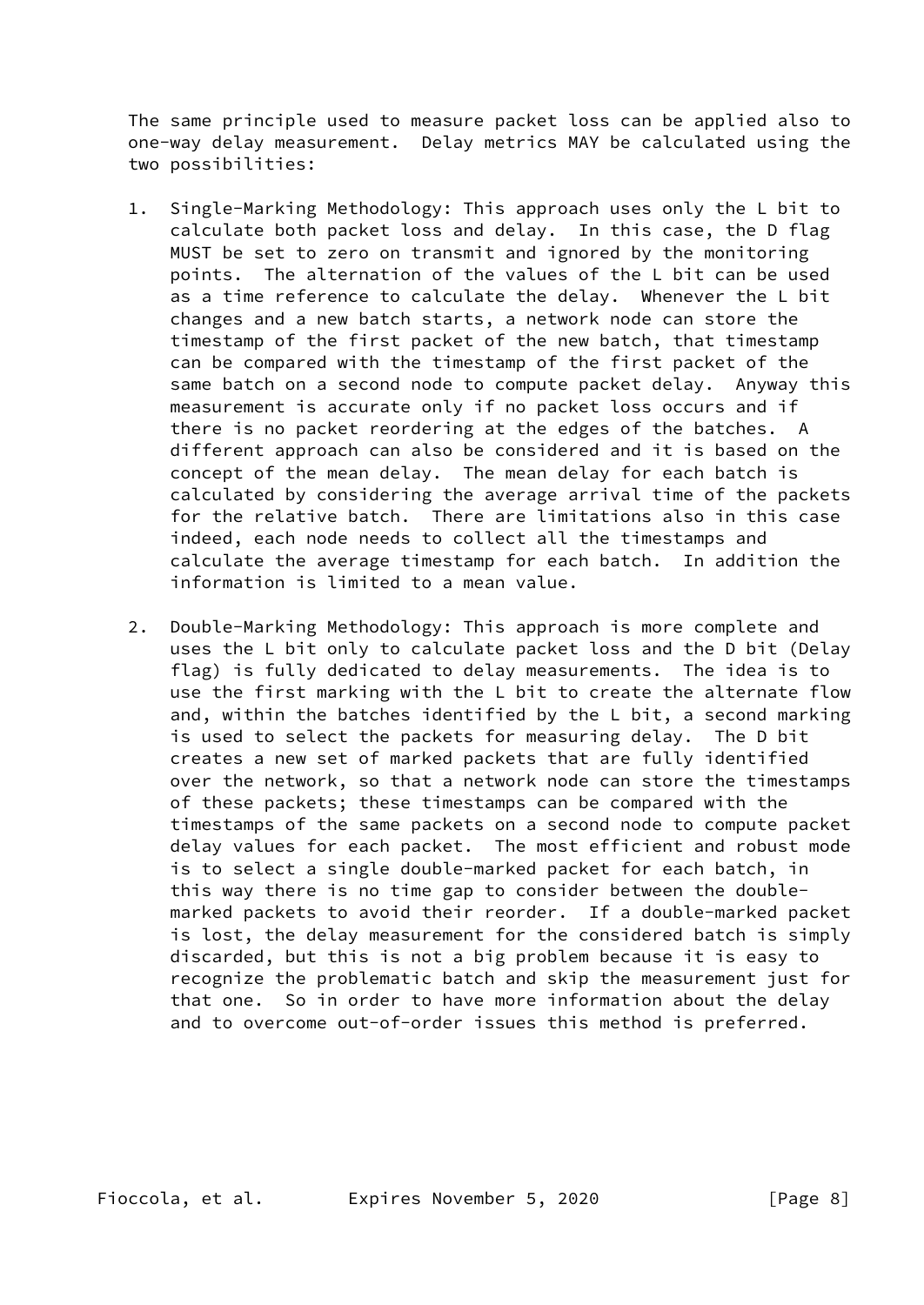<span id="page-9-1"></span>

Figure 2: Double-Marking Methodology using L bit and D bit

 Similar to packet delay measurement (both for Single Marking and Double Marking), the method can also be used to measure the inter arrival jitter.

<span id="page-9-0"></span>[5.3](#page-9-0). Flow Monitoring Identification

 The Flow Monitoring Identification (FlowMonID) is required for some general reasons:

 First, it helps to reduce the per node configuration. Otherwise, each node needs to configure an access-control list (ACL) for each of the monitored flows. Moreover, using a flow identifier allows a flexible granularity for the flow definition.

 Second, it simplifies the counters handling. Hardware processing of flow tuples (and ACL matching) is challenging and often incurs into performance issues, especially in tunnel interfaces.

 Third, it eases the data export encapsulation and correlation for the collectors.

 The FlowMon identifier field is to uniquely identify a monitored flow within the measurement domain. The field is set at the source node. The FlowMonID can be uniformly assigned by the central controller or algorithmically generated by the source node. The latter approach cannot guarantee the uniqueness of FlowMonID but it may be preferred for local or private network, where the conflict probability is small due to the large FlowMonID space.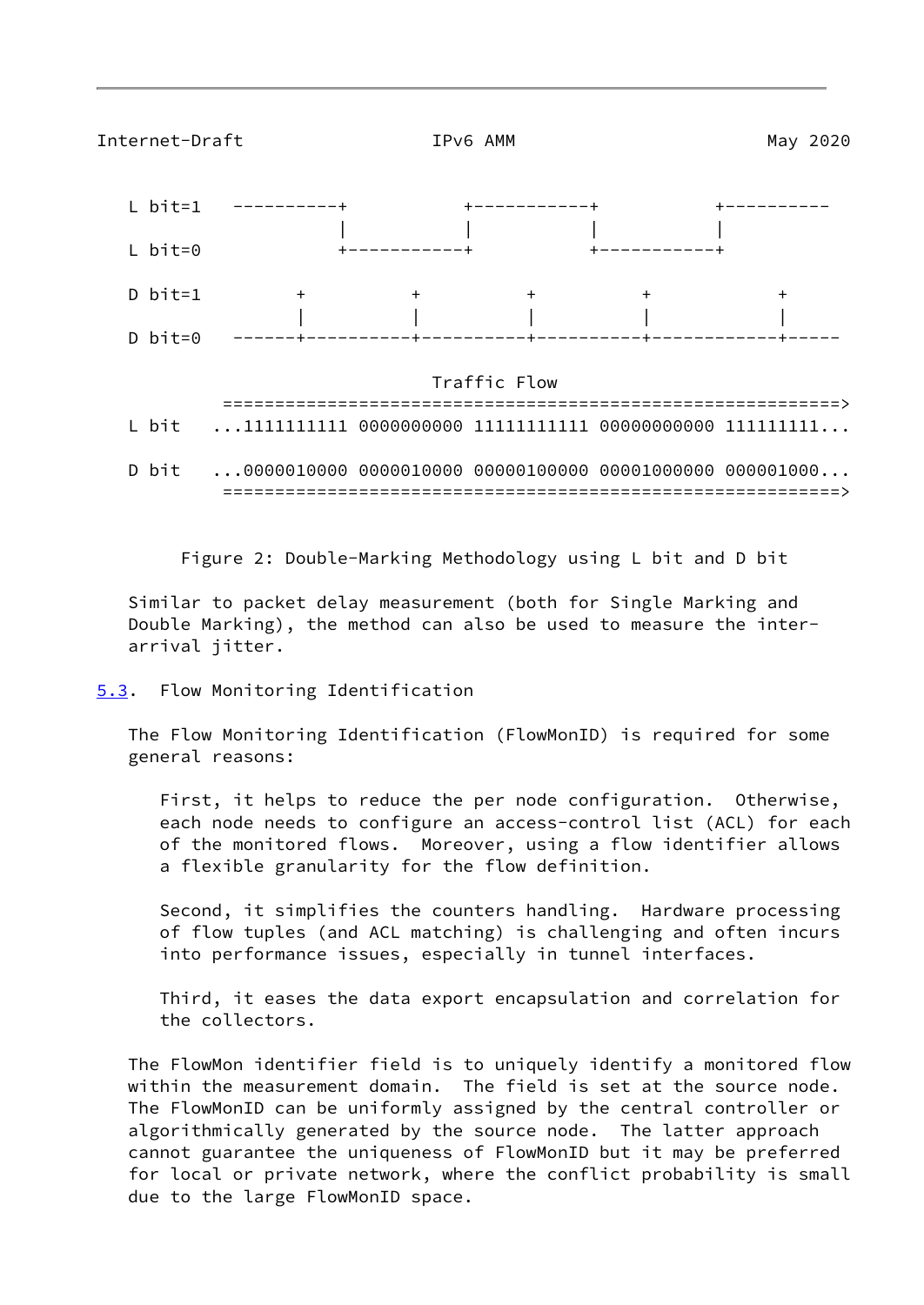<span id="page-10-1"></span>Internet-Draft IPv6 AMM May 2020

<span id="page-10-0"></span>[5.4](#page-10-0). Multipoint and Clustered Alternate Marking

 The Alternate Marking method can also be extended to any kind of multipoint to multipoint paths, and the network clustering approach allows a flexible and optimized performance measurement, as described in [[I-D.ietf-ippm-multipoint-alt-mark\]](#page-12-2).

 The Cluster is the smallest identifiable subnetwork of the entire Network graph that still satisfies the condition that the number of packets that goes in is the same that goes out. With network clustering, it is possible to use the partition of the network into clusters at different levels in order to perform the needed degree of detail. So, for Multipoint Alternate Marking, FlowMonID can identify in general a multipoint-to-multipoint flow and not only a point-to point flow.

<span id="page-10-2"></span>[5.5](#page-10-2). Data Collection and Calculation

 The nodes enabled to perform performance monitoring collect the value of the packet counters and timestamps. There are several alternatives to implement Data Collection and Calculation, but this is not specified in this document.

<span id="page-10-3"></span>[6](#page-10-3). Security Considerations

 This document aims to apply a method to perform measurements that does not directly affect Internet security nor applications that run on the Internet. However, implementation of this method must be mindful of security and privacy concerns.There are two types of security concerns: potential harm caused by the measurements and potential harm to the measurements.

 Security concerns are limited since the method implies modifications to an Option of the data packets but this must be performed in a way that doesn't alter the quality of service experienced by packets subject to measurements and that preserves stability of nodes. In addition, an attacker cannot gain information about network performance from a monitoring node; it must use synchronized monitoring nodes at multiple points on the path but this is very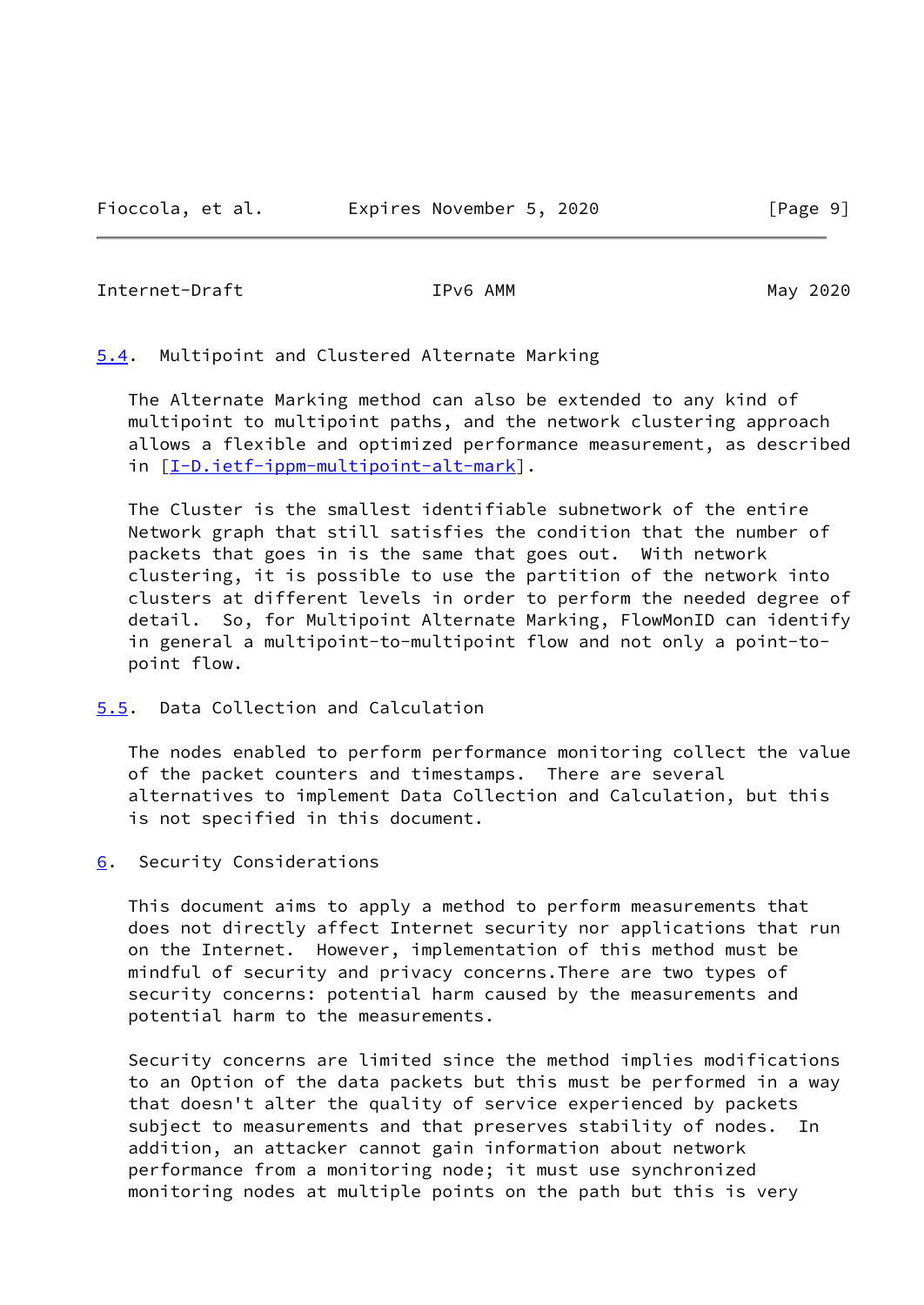difficult since the alternate methodology is applied only in the context of a controlled domain.

 Privacy concerns are also limited because the method only relies on information contained in the Option Header without any release of user data.

| Fioccola, et al. | Expires November 5, 2020 |  | [Page 10] |
|------------------|--------------------------|--|-----------|
|------------------|--------------------------|--|-----------|

<span id="page-11-1"></span>Internet-Draft TPv6 AMM IPv6 AMM May 2020

<span id="page-11-0"></span>[7](#page-11-0). IANA Considerations

 The Option Type should be assigned in IANA's "Destination Options and Hop-by-Hop Options" registry.

 This draft requests the following IPv6 Option Type assignments from the Destination Options and Hop-by-Hop Options sub-registry of Internet Protocol Version 6 (IPv6) Parameters [\(https://www.iana.org/assignments/ipv6-parameters/](https://www.iana.org/assignments/ipv6-parameters/)).

| Hex Value |   | Binary Value<br>act chg rest | Description | Reference    |
|-----------|---|------------------------------|-------------|--------------|
| TBD.      | ൈ | 0 thd                        | AltMark     | [This draft] |

## <span id="page-11-2"></span>[8](#page-11-2). Acknowledgements

 The authors would like to thank Bob Hinden, Ole Troan, Tom Herbert, Stefano Previdi, Brian Carpenter, Eric Vyncke, Ron Bonica for the precious comments and suggestions.

- <span id="page-11-3"></span>[9](#page-11-3). References
- <span id="page-11-4"></span>[9.1](#page-11-4). Normative References
	- [RFC2119] Bradner, S., "Key words for use in RFCs to Indicate Requirement Levels", [BCP 14](https://datatracker.ietf.org/doc/pdf/bcp14), [RFC 2119](https://datatracker.ietf.org/doc/pdf/rfc2119), DOI 10.17487/RFC2119, March 1997, <[https://www.rfc-editor.org/info/rfc2119>](https://www.rfc-editor.org/info/rfc2119).

[RFC8200] Deering, S. and R. Hinden, "Internet Protocol, Version 6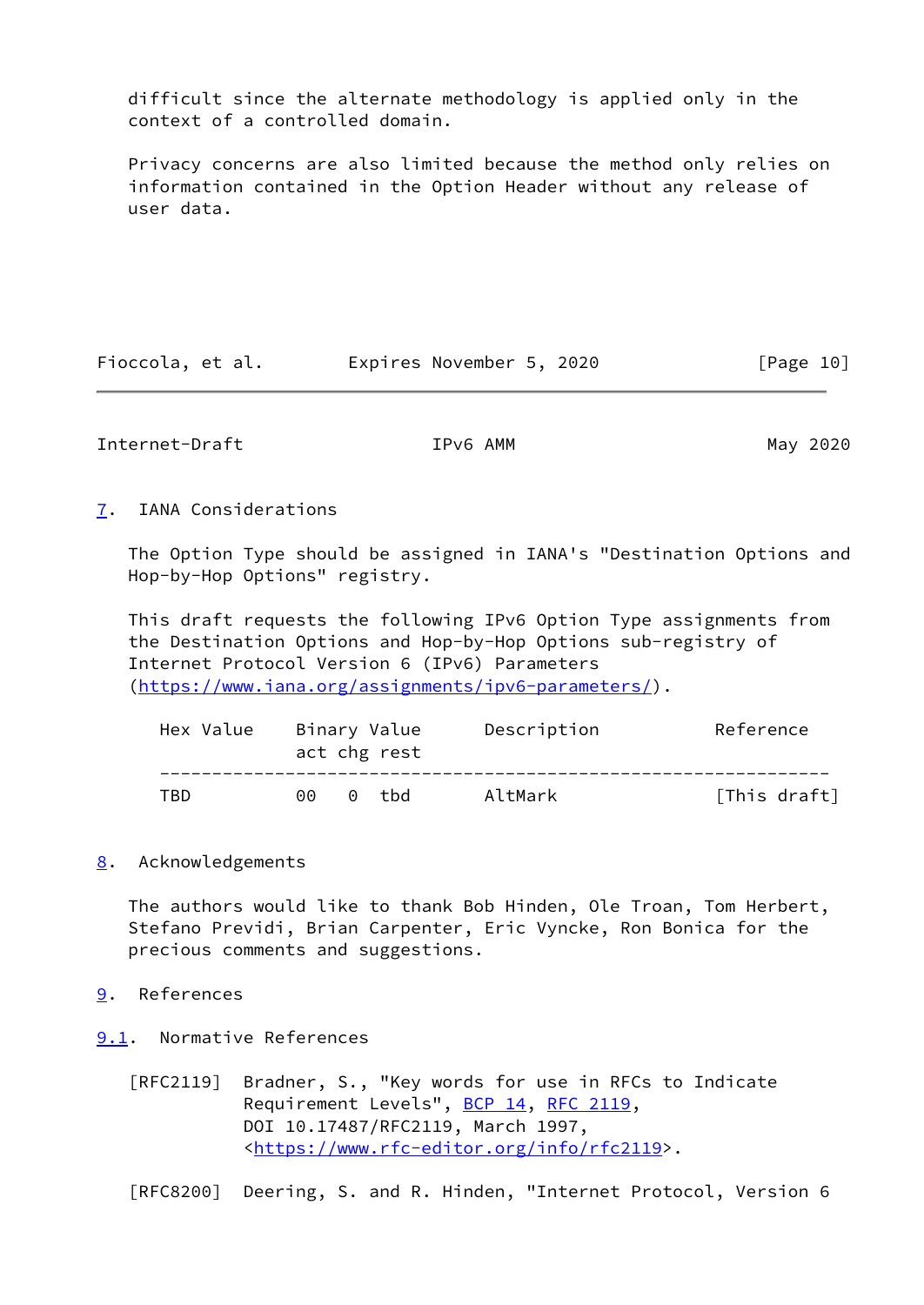(IPv6) Specification", STD 86, [RFC 8200](https://datatracker.ietf.org/doc/pdf/rfc8200), DOI 10.17487/RFC8200, July 2017, <[https://www.rfc-editor.org/info/rfc8200>](https://www.rfc-editor.org/info/rfc8200).

<span id="page-12-0"></span>[9.2](#page-12-0). Informative References

[I-D.fioccola-v6ops-ipv6-alt-mark]

 Fioccola, G., Velde, G., Cociglio, M., and P. Muley, "IPv6 Performance Measurement with Alternate Marking Method", [draft-fioccola-v6ops-ipv6-alt-mark-01](https://datatracker.ietf.org/doc/pdf/draft-fioccola-v6ops-ipv6-alt-mark-01) (work in progress), June 2018.

| Fioccola, et al. | Expires November 5, 2020 |  | [Page 11] |  |
|------------------|--------------------------|--|-----------|--|
|                  |                          |  |           |  |

<span id="page-12-1"></span>Internet-Draft TPv6 AMM IPv6 AMM May 2020

<span id="page-12-2"></span> [I-D.ietf-ippm-multipoint-alt-mark] Fioccola, G., Cociglio, M., Sapio, A., and R. Sisto, "Multipoint Alternate Marking method for passive and hybrid performance monitoring", [draft-ietf-ippm](https://datatracker.ietf.org/doc/pdf/draft-ietf-ippm-multipoint-alt-mark-09) [multipoint-alt-mark-09](https://datatracker.ietf.org/doc/pdf/draft-ietf-ippm-multipoint-alt-mark-09) (work in progress), March 2020.

- [RFC4291] Hinden, R. and S. Deering, "IP Version 6 Addressing Architecture", [RFC 4291](https://datatracker.ietf.org/doc/pdf/rfc4291), DOI 10.17487/RFC4291, February 2006, [<https://www.rfc-editor.org/info/rfc4291](https://www.rfc-editor.org/info/rfc4291)>.
- [RFC7045] Carpenter, B. and S. Jiang, "Transmission and Processing of IPv6 Extension Headers", [RFC 7045,](https://datatracker.ietf.org/doc/pdf/rfc7045) DOI 10.17487/RFC7045, December 2013, <[https://www.rfc-editor.org/info/rfc7045>](https://www.rfc-editor.org/info/rfc7045).
- [RFC8321] Fioccola, G., Ed., Capello, A., Cociglio, M., Castaldelli, L., Chen, M., Zheng, L., Mirsky, G., and T. Mizrahi, "Alternate-Marking Method for Passive and Hybrid Performance Monitoring", [RFC 8321,](https://datatracker.ietf.org/doc/pdf/rfc8321) DOI 10.17487/RFC8321, January 2018, [<https://www.rfc-editor.org/info/rfc8321](https://www.rfc-editor.org/info/rfc8321)>.
- [RFC8754] Filsfils, C., Ed., Dukes, D., Ed., Previdi, S., Leddy, J., Matsushima, S., and D. Voyer, "IPv6 Segment Routing Header (SRH)", [RFC 8754,](https://datatracker.ietf.org/doc/pdf/rfc8754) DOI 10.17487/RFC8754, March 2020, <[https://www.rfc-editor.org/info/rfc8754>](https://www.rfc-editor.org/info/rfc8754).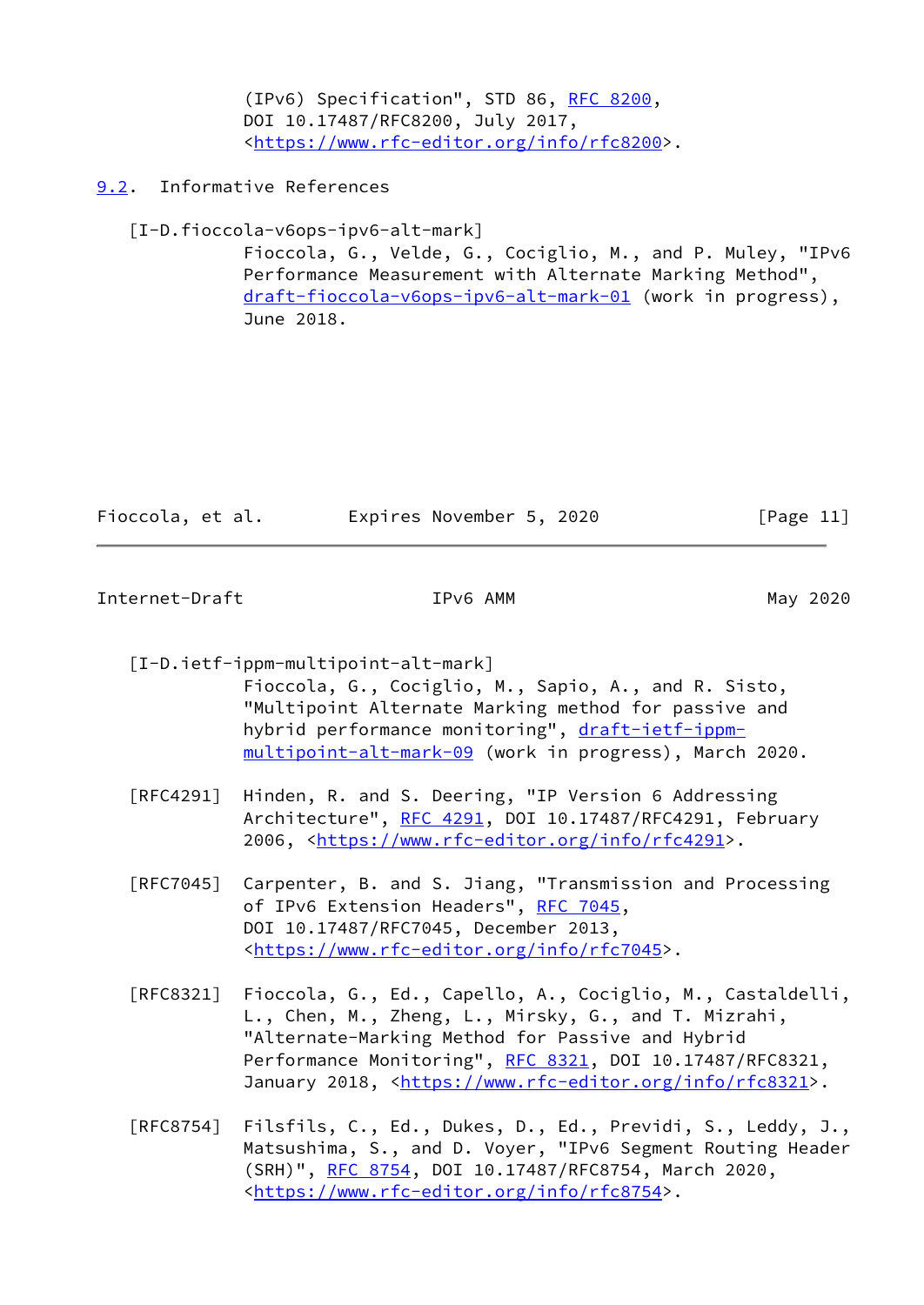| Authors' Addresses                     |                          |           |
|----------------------------------------|--------------------------|-----------|
| Giuseppe Fioccola                      |                          |           |
| Huawei                                 |                          |           |
| Riesstrasse, 25<br>Munich 80992        |                          |           |
| Germany                                |                          |           |
| Email: giuseppe.fioccola@huawei.com    |                          |           |
| Tianran Zhou                           |                          |           |
| Huawei                                 |                          |           |
| 156 Beiqing Rd.                        |                          |           |
| Beijing 100095<br>China                |                          |           |
| Email: zhoutianran@huawei.com          |                          |           |
|                                        |                          |           |
|                                        |                          |           |
|                                        |                          |           |
|                                        |                          |           |
|                                        |                          |           |
| Fioccola, et al.                       | Expires November 5, 2020 | [Page 12] |
| Internet-Draft                         | IPv6 AMM                 | May 2020  |
|                                        |                          |           |
| Mauro Cociglio                         |                          |           |
| Telecom Italia                         |                          |           |
| Via Reiss Romoli, 274<br>Torino 10148  |                          |           |
| Italy                                  |                          |           |
| Email: mauro.cociglio@telecomitalia.it |                          |           |
|                                        |                          |           |
| Fengwei Qin<br>China Mobile            |                          |           |
| 32 Xuanwumenxi Ave.                    |                          |           |
| Beijing 100032<br>China                |                          |           |
| Email: qinfengwei@chinamobile.com      |                          |           |